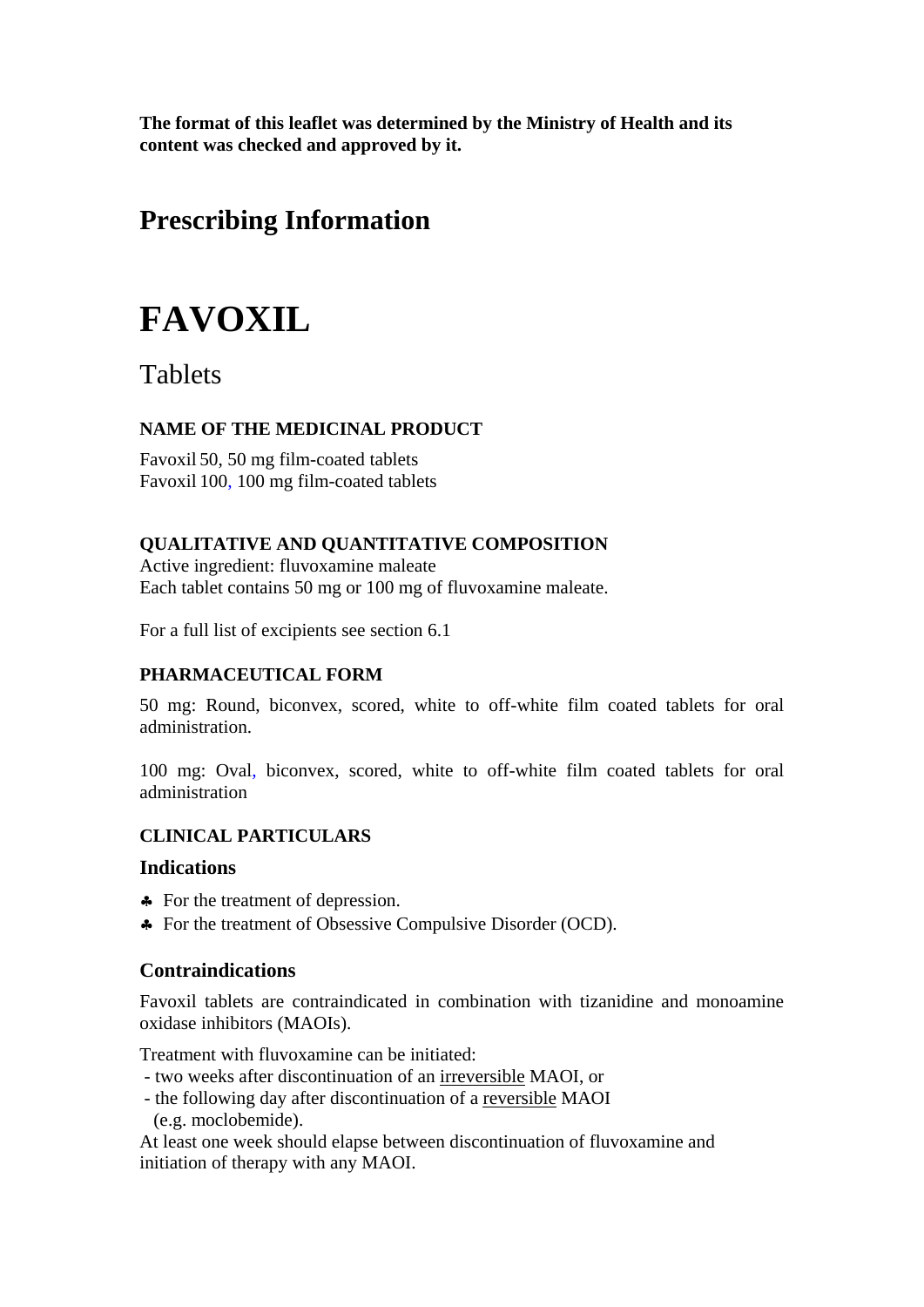Hypersensitivity to the active substance or to any of the excipients.

## **Special warnings and precautions for use**

## Suicide/suicidal thoughts or clinical worsening

Depression is associated with an increased risk of suicidal thoughts, self harm and suicide (suicide-related events). The risk persists until significant remission occurs. As improvement may not occur during the first few weeks or more of treatment, patients should be closely monitored until such improvement occurs.

It is general clinical experience that the risk of suicide may increase again in the early stages of recovery.

Obsessive compulsive disorders can also be associated with an increased risk of suicide-related events. In addition, these conditions may be co-morbid with major depressive disorder. The same precautions observed when treating patients with major depressive disorder should therefore be observed when treating patients with obsessive compulsive disorders .

Patients with a history of suicide-related events or those exhibiting a significant degree of suicidal ideation prior to commencement of treatment are known to be at a greater risk of suicidal thoughts or suicide attempts, and should receive careful monitoring during treatment.

Close supervision of patients and in particular those at high risk should accompany drug therapy especially in early treatment and following dose changes.

Patients (and caregivers of patients) should be alerted about the need to monitor for any clinical worsening, suicidal behavior or thoughts and unusual changes in behaviour and to seek medical advice immediately if these symptoms present.

#### Paedriatric population

Fluvoxamine should not be used in the treatment of children and adolescents under the age of 18 years except for patients with OCD. Due to lack of clinical experience the use of fluvoxamine in children for the treatment of depression cannot be recommended. Suicide-related behaviors (suicide attempt and suicidal thoughts), and hostility (predominantly aggression, oppositional behavior and anger) were more frequently observed in clinical trials among children and adolescents treated with an antidepressant compared to those treated with placebo. If based on clinical need, a decision to treat is taken, the patient should be carefully monitored for the appearance of suicidal symptoms.

In addition, long-term safety data in children and adolescents concerning growth, maturation and cognitive behavioral development are lacking.

#### Young adults (ages 18 to 24 years)

A meta-analysis of placebo-controlled clinical trials of antidepressant drugs in adult patients with psychiatric disorders showed an increased risk of suicidal behaviour with antidepressants compared to placebo in patients less than 25 years old.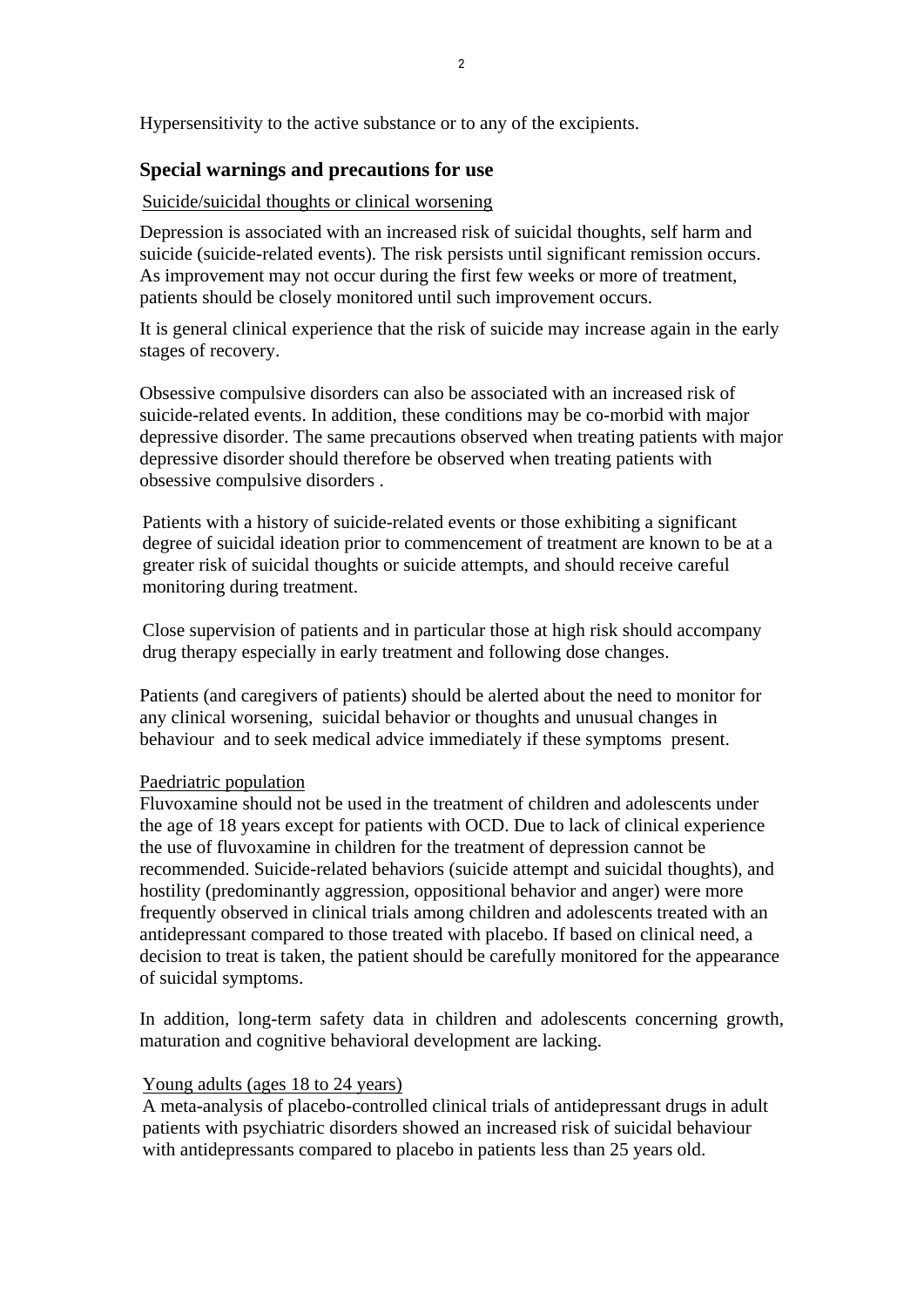#### Geriatric population

Data in elderly subjects give no indication of clinically significant differences in normal daily dosages compared to younger subjects. However upward dose titration should be done slower in the elderly, and dosing should always be done with caution.

#### Akathisia/psychomotor restlessness

The use of fluvoxamine has been associated with the development of akathisia, characterized by a subjectively unpleasant or distressing restlessness and need to move often accompanied by an inability to sit or stand still. This is most likely to occur within the first few weeks of treatment. In patients who develop these symptoms, increasing the dose may be detrimental.

#### Renal and hepatic impairment

Patients suffering from hepatic or renal insufficiency should start on a low dose and be carefully monitored.

Treatment with fluvoxamine has rarely been associated with an increase in hepatic enzymes, generally accompanied by clinical symptoms. In such cases treatment should be discontinued.

#### Nervous system disorders

Although in animal studies fluvoxamine has no pro-convulsive properties, caution is recommended when the drug is administered to patients with a history of convulsive disorders. Fluvoxamine should be avoided in patients with unstable epilepsy and patients with controlled epilepsy should be carefully monitored. Treatment with fluvoxamine should be discontinued if seizures occur or if seizure frequency increases.

On rare occasions development of a serotonin syndrome or neuroleptic malignant syndrome-like events have been reported in association with treatment of fluvoxamine, particularly when given in combination with other serotonergic and/or neuroleptic drugs. As these syndromes may result in potentially life-threatening conditions, treatment with fluvoxamine should be discontinued if such events (characterized by clusters of symptoms such as hyperthermia, rigidity, myoclonus, autonomic instability with possible rapid fluctuations of vital signs, mental status changes including confusion, irritability, extreme agitation progressing to delirium and coma) occur and supportive symptomatic treatment should be initiated.

#### Metabolism and nutrition disorders

As with other SSRIs, hyponatremia has been rarely reported, and appears to be reversible when fluvoxamine is discontinued. Some cases were possibly due to the syndrome of inappropriate antidiuretic hormone secretion. The majority of reports were associated with older patients.

Glycaemic control may be disturbed, especially in the early stages of treatment. The dosage of anti-diabetic drugs may need to be adjusted.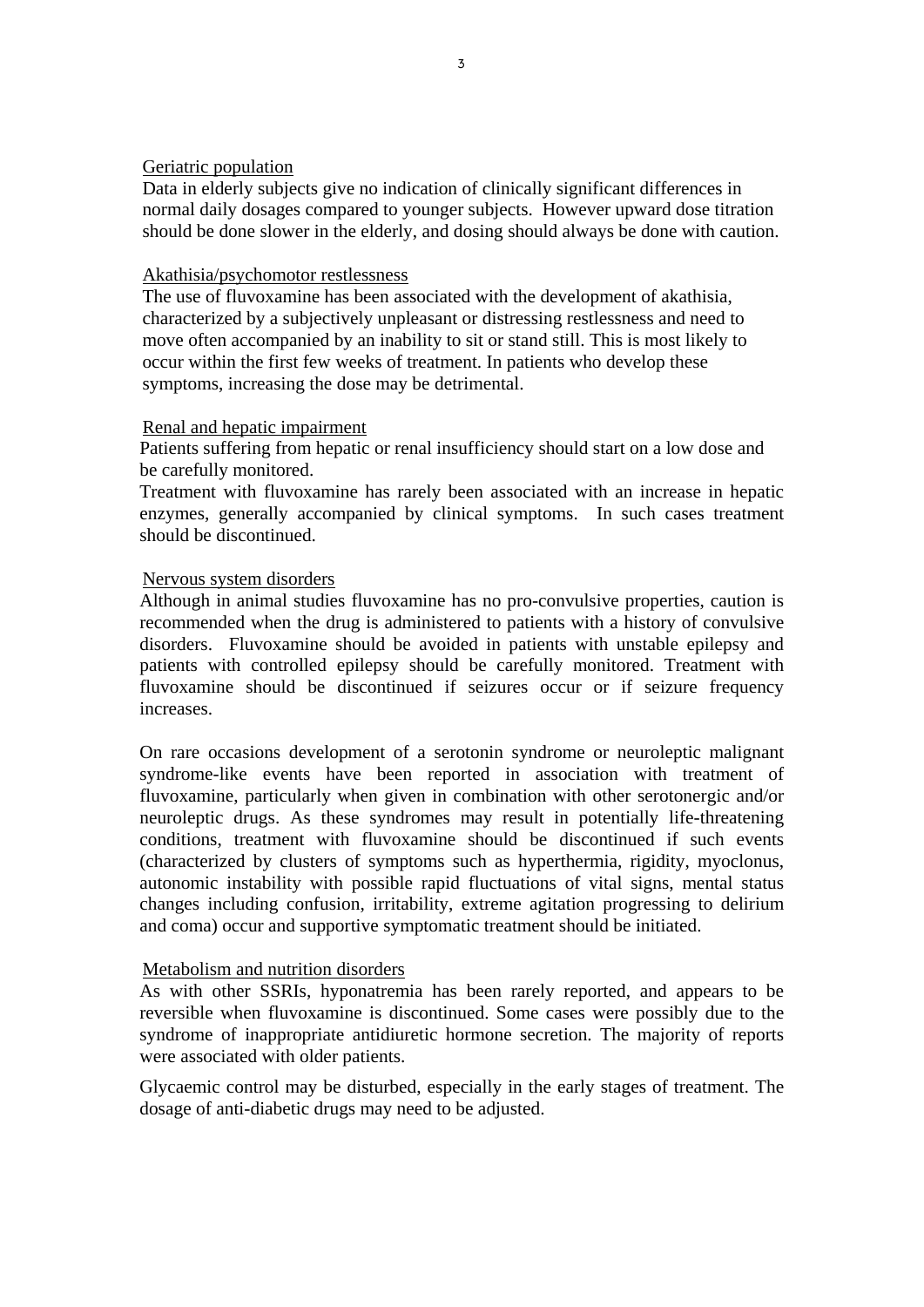Nausea, sometimes accompanied by vomiting, is the most frequently observed symptom associated with fluvoxamine treatment. This side effect usually diminishes within the first two weeks of treatment.

#### Haematological disorders

There have been reports of cutaneous bleeding abnormalities such as ecchymoses and purpura as well as haemorrhagic manifestations e.g. gastrointestinal bleeding with SSRIs. Caution is advised in patients taking SSRIs, particularly in elderly patients and in patients who concomitantly use drugs known to affect platelet function (e.g. atypical antipsychotics and phenothiazines, most TCAs, aspirin NSAIDs) or drugs that increase risk of bleeding as well as in patients with a history of bleeding disorders and in those with predisposing conditions (e.g. thrombocytopenia).

#### Cardiac disorders

When combined with fluvoxamine plasma concentrations of terfenadine, astemizole or cisapride may be increased resulting in an increased risk for QTprolongation/Torsade de Pointes. Therefore, fluvoxamine should not be coadministered with these drugs.

Fluvoxamine may cause an insignificant decrease in heartbeat (2-6 beats per minute).

#### Withdrawal reactions

It is possible that withdrawal reactions may occur on stopping therapy with fluvoxamine although the available preclinical and clinical evidence does not suggest that this treatment causes dependence. The following symptoms have been reported in association with withdrawal of the product: dizziness, paresthesia, headache, nausea and anxiety. The majority of the withdrawal reactions are mild and selflimiting. When stopping, a gradual dose reduction may be considered.

## **Interaction with other medicinal products and other forms of interaction**

Fluvoxamine should not be used in combination with MAOIs (see also contraindications).

Fluvoxamine is a potent inhibitor of CYP1A2, and to a lesser extent of CYP2C and CYP3A4. Drugs which are largely metabolized via these isoenzymes are eliminated slower and may have higher plasma concentrations when co-administered with Fluvoxamine. This is particularly relevant for drugs with a narrow therapeutic index. Patients should be carefully monitored and, if necessary, dose adjustment of these drugs is recommended.

Fluvoxamine has marginal inhibitory effects on CYP2D6 and seems not to affect nonoxidative metabolism or renal excretion.

#### CYP1A2

An increase in previously stable plasma levels of those tricyclic antidepressants (e.g. clomipramine, imipramine, amitriptyline) and neuroleptics (e.g. clozapine, olanzapine) which are largely metabolized through cytochrome P450 1A2 when given together with fluvoxamine, has been reported. A decrease in the dose of these products should be considered if treatment with fluvoxamine is initiated.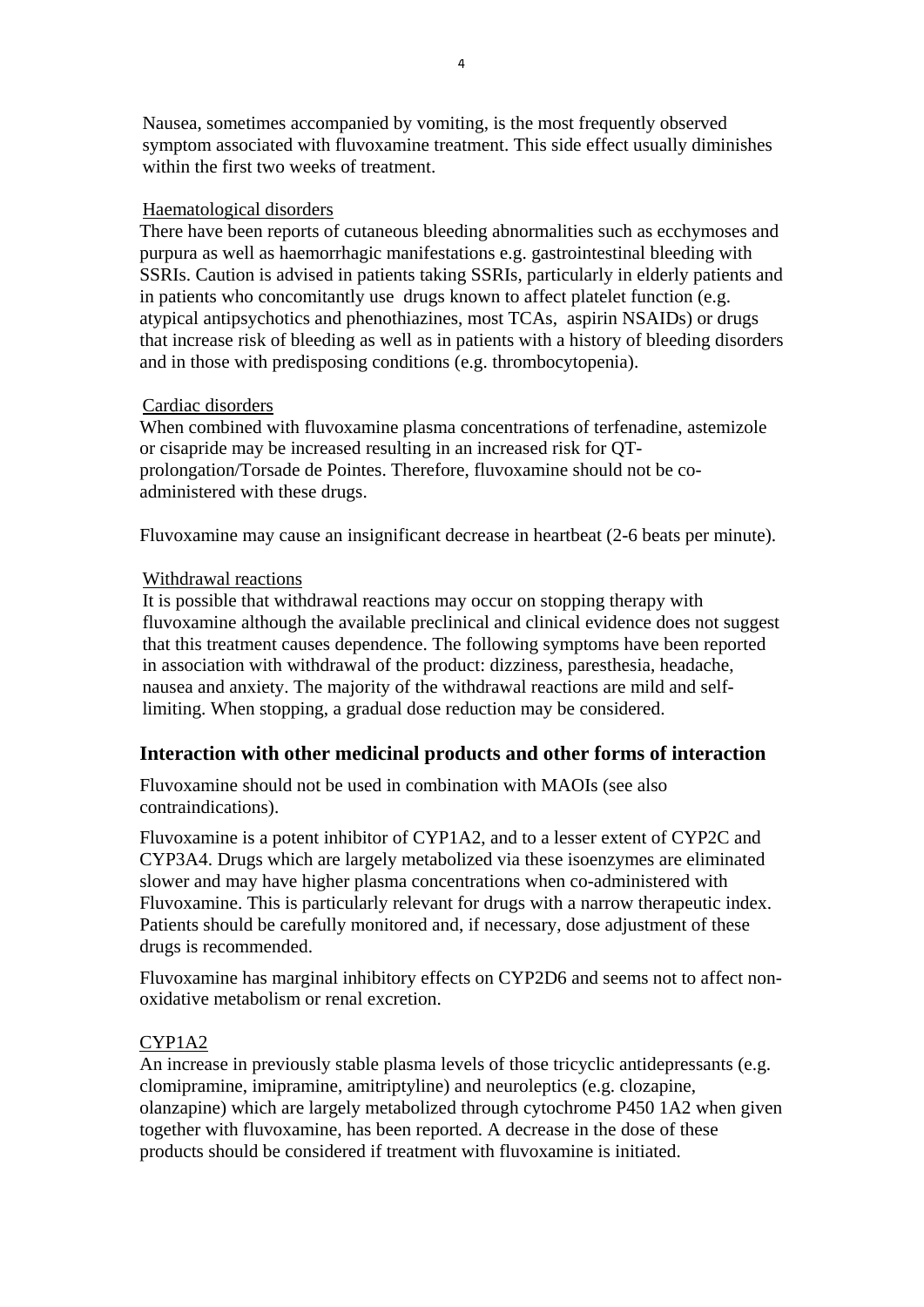Patients co-administered fluvoxamine and CYP1A2 metabolised drugs with a narrow therapeutic index (such as tacrine, theophylline, methadone, mexiletine) should be carefully monitored and, if necessary, dose adjustment of these drugs is recommended.

Isolated cases of cardiac toxicity have been reported when fluvoxamine was combined with thioridazine.

As plasma concentrations of propranolol are increased in combination with fluvoxamine, the propranolol dose may need to be lowered.

Caffeine plasma levels are likely to be increased during co-administration with fluvoxamine. Thus, patients who consume high quantities of caffeine-containing beverages should lower their intake when fluvoxamine is administered and adverse caffeine effects (like tremor, palpitations, nausea, restlessness, insomnia) are observed.

As plasma concentrations of ropinirol may be increased in combination with fluvoxamine thus increasing the risk of overdose, surveillance and reduction in the posology of ropinirol during fluvoxamine treatment and after its withdrawal may be required.

## CYP2C

Patients co-administered fluvoxamine and CYP2C metabolized drugs with a narrow therapeutic index (such as phenytoin) should be carefully monitored and, if necessary, dose adjustment of these drugs is recommended.

When given with fluvoxamine, warfarin plasma concentrations were significantly increased and prothrombin times prolonged.

#### CYP3A4

Terfenadine, astemizole, cisapride: see also special warnings and special precautions for use.

Patients co-administered fluvoxamine and CYP3A4 metabolised drugs with a narrow therapeutic index (such as carbamazepine, ciclosporin) should be carefully monitored and, if necessary, dose adjustment of these drugs is recommended.

The plasma levels of oxidatively metabolized benzodiazepines (e.g. triazolam, midazolam, alprazolam, and diazepam) are likely to be increased when coadministered with fluvoxamine. The dosage of these benzodiazepines should be reduced during co-administration with fluvoxamine.

#### Glucuronidation

Fluvoxamine does not influence plasma concentrations of digoxin.

#### Renal excretion

Fluvoxamine does not influence plasma concentrations of atenolol.

Pharmacodynamic interactions **Serotonin syndrome**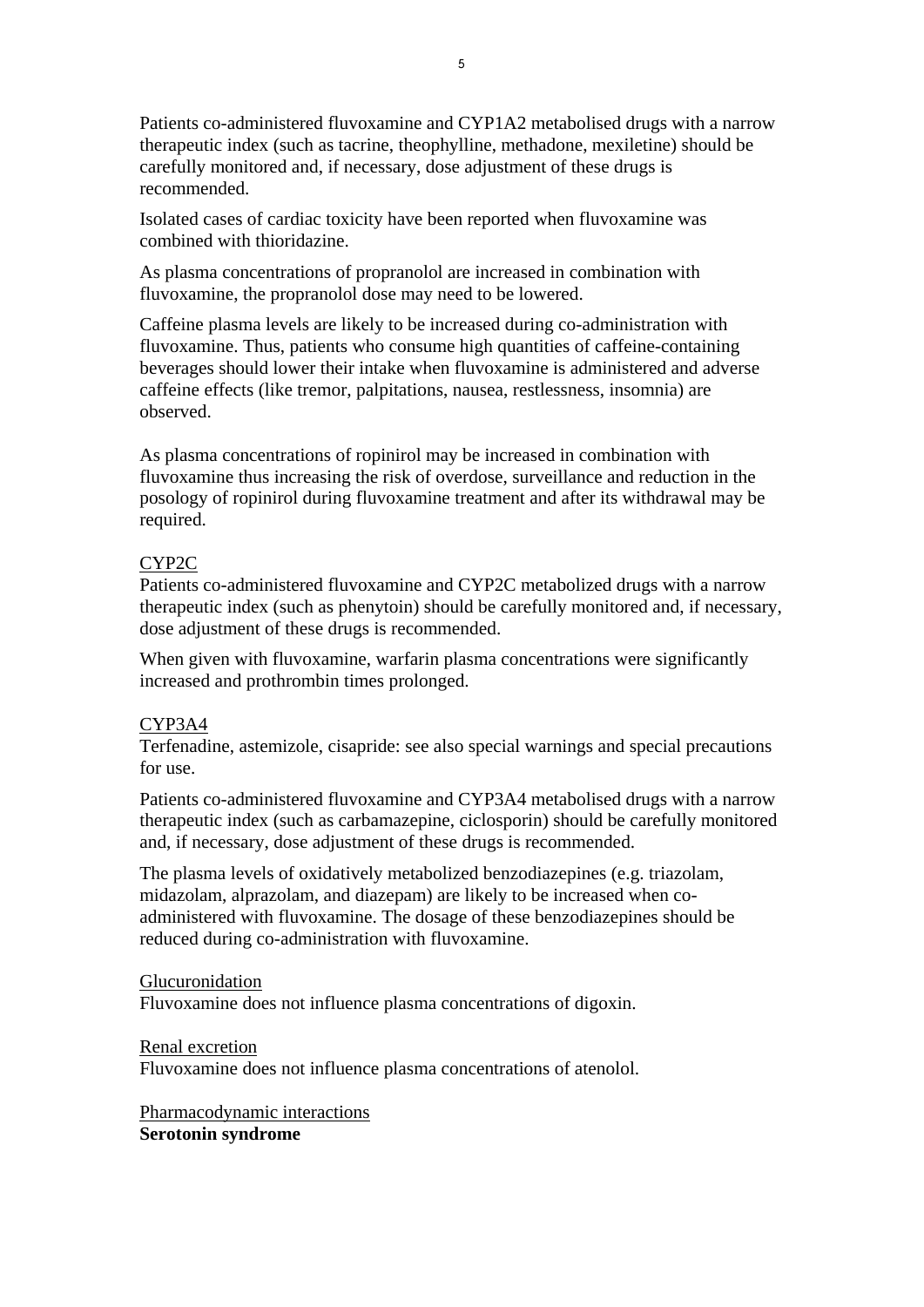The serotonergic effects of fluvoxamine may be enhanced when used in combination with other serotonergic agents (including triptans, tramadol, SSRIs and St. John's Wort preparations) (see also section "Special warnings and precautions for use")

Fluvoxamine has been used in combination with lithium in the treatment of severely ill, drug-resistant patients. However, lithium (and possibly also tryptophan) enhances the serotonergic effects of fluvoxamine. The combination should be used with caution in patients with severe, drug-resistant depression.

In patients on oral anticoagulants and fluvoxamine, the risk for haemorrhage may increase and these patients should therefore be closely monitored.

As with other psychotropic drugs patients should be advised to avoid alcohol use while taking fluvoxamine.

## **Pregnancy and lactation**

#### **Pregnancy**

Data on a limited number of exposed pregnancies indicate no adverse effects of fluvoxamine on pregnancy. To date, no other relevant epidemiological data are available.

Reproduction studies in animals revealed impaired fertility (Note: at doses exceeding about 4 times the maximum recommended human dosage), increased embryo foetal death, decreased foetal body weight and increased incidences of foetal eye abnormalities (folded retina) in fluvoxamine doses which markedly exceed maximum recommended human dose. The potential risk for humans is unknown. Caution should be exercised when prescribing to pregnant women.

Isolated cases of withdrawal symptoms in the newborn child have been described after the use of fluvoxamine at the end of pregnancy. Some newborns experience feeding and/ or respiratory difficulties, seizures, temperature instability, hypoglycemia, tremor, abnormal muscle tone, jitteriness, and constant crying after third trimester exposure to SSRIs and may require prolonged hospitalization.

#### Lactation

Fluvoxamine is excreted in breast milk. Therefore, Favoxil should not be used during breast-feeding.

## **Effects on ability to drive and use of machines**

Favoxil up to 150 mg has no or negligible influence on the ability to drive and use machines. It showed no effect on psychomotor skills associated with driving and operating machinery in healthy volunteers. However, somnolence has been reported during treatment with fluvoxamine. Therefore, caution is recommended until the individual response to the drug has been determined.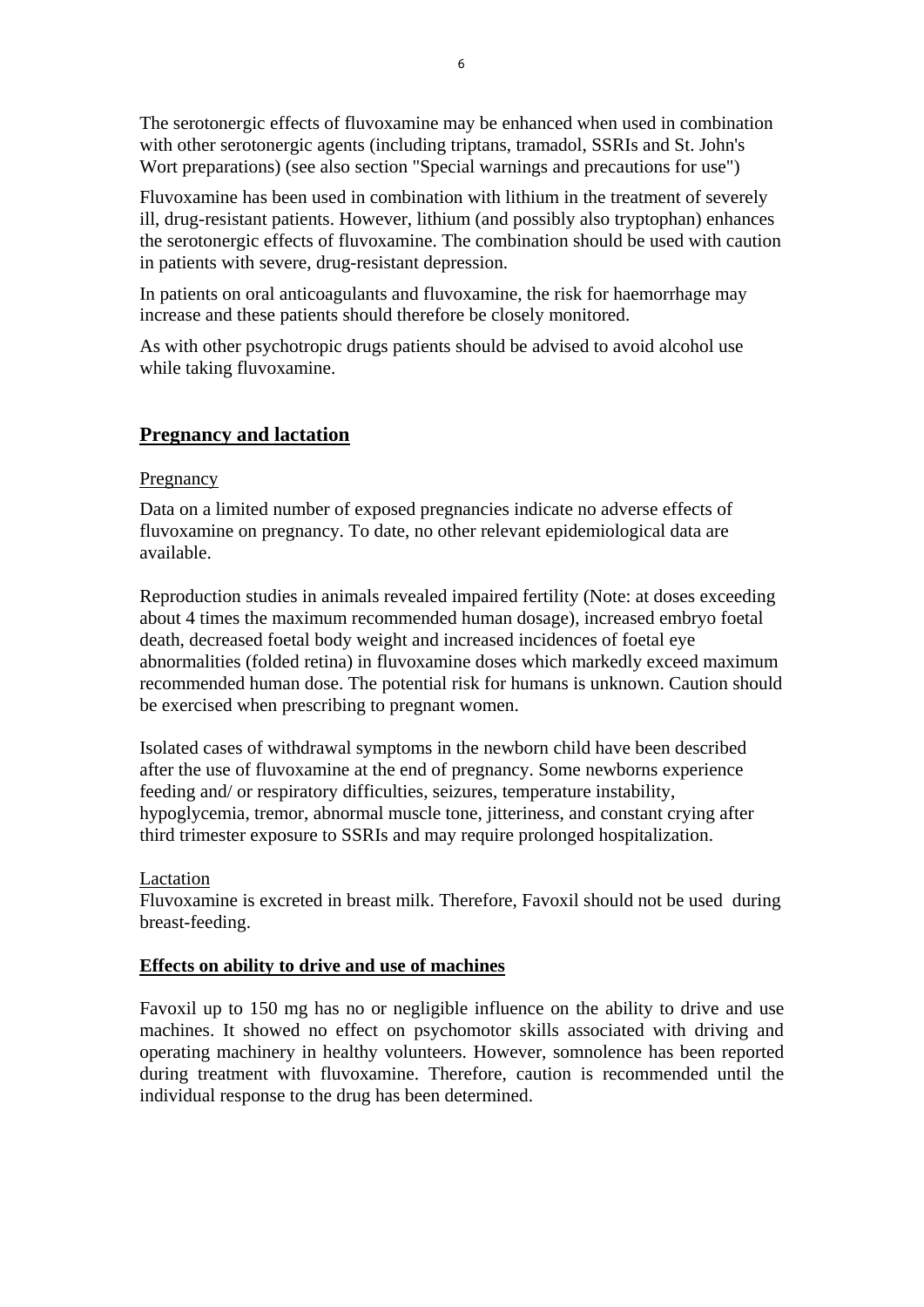## **Undesirable effects**

Adverse reactions, observed in clinical studies at frequencies listed below, are often associated with the illness and are not necessarily related to treatment.

| MedDra system organ<br>class                                     | $Common > 1/100$ ,<br><1/10                                                                       | <b>Uncommon</b><br>>1/1,000,<br><1/100                                                             | Rare<br>>1/10,000,<br><1/1,000    | Very rare<br>$<$ 1/10,000 incl.<br>isolated<br>reports |
|------------------------------------------------------------------|---------------------------------------------------------------------------------------------------|----------------------------------------------------------------------------------------------------|-----------------------------------|--------------------------------------------------------|
| <b>Metabolism and</b><br>nutrition disorders                     | Anorexia                                                                                          |                                                                                                    |                                   |                                                        |
| <b>Psychiatric disorders</b>                                     |                                                                                                   | Hallucination,<br>confusional<br>stage                                                             | Mania                             |                                                        |
| <b>Nervous system</b><br>disorders                               | Agitation,<br>nervousness,<br>anxiety, insomnia,<br>somnolence,<br>tremor, headache,<br>dizziness | Extra-pyramidal<br>disorder, ataxia                                                                | Convulsion                        |                                                        |
| <b>Cardiac disorders</b>                                         | Palpitations/<br>tachycardia                                                                      |                                                                                                    |                                   |                                                        |
| <b>Vascular disorders</b>                                        |                                                                                                   | (Orthostatic)<br>hypotension                                                                       |                                   |                                                        |
| <b>Gastrointestinal</b><br>disorders                             | Abdominal pain,<br>constipation,<br>diarrhoea,<br>dry mouth,<br>dyspepsia, nausea,<br>vomiting    |                                                                                                    |                                   |                                                        |
| <b>Hepatobiliary disorders</b>                                   |                                                                                                   |                                                                                                    | Hepatic<br>function<br>abnormal   |                                                        |
| <b>Skin and subcutaneous</b><br>tissue disorders                 | Hyper-hydrosis                                                                                    | Cutaneous<br>hyper-sensitivity<br>reactions (incl.<br>angioneurotic<br>oedema, rash,<br>pruritis,) | Photo-<br>sensitivity<br>reaction |                                                        |
| Musculoskeletal,<br>connective tissue and<br>bone disorders      |                                                                                                   | Arthralgia,<br>myalgia                                                                             |                                   |                                                        |
| <b>Reproductive system</b><br>and breast disorders               |                                                                                                   | Abnormal<br>(delayed)<br>ejaculation                                                               | Galactorrhoea                     |                                                        |
| <b>General disorders and</b><br>administration site<br>reactions | Asthenia, malaise                                                                                 |                                                                                                    |                                   |                                                        |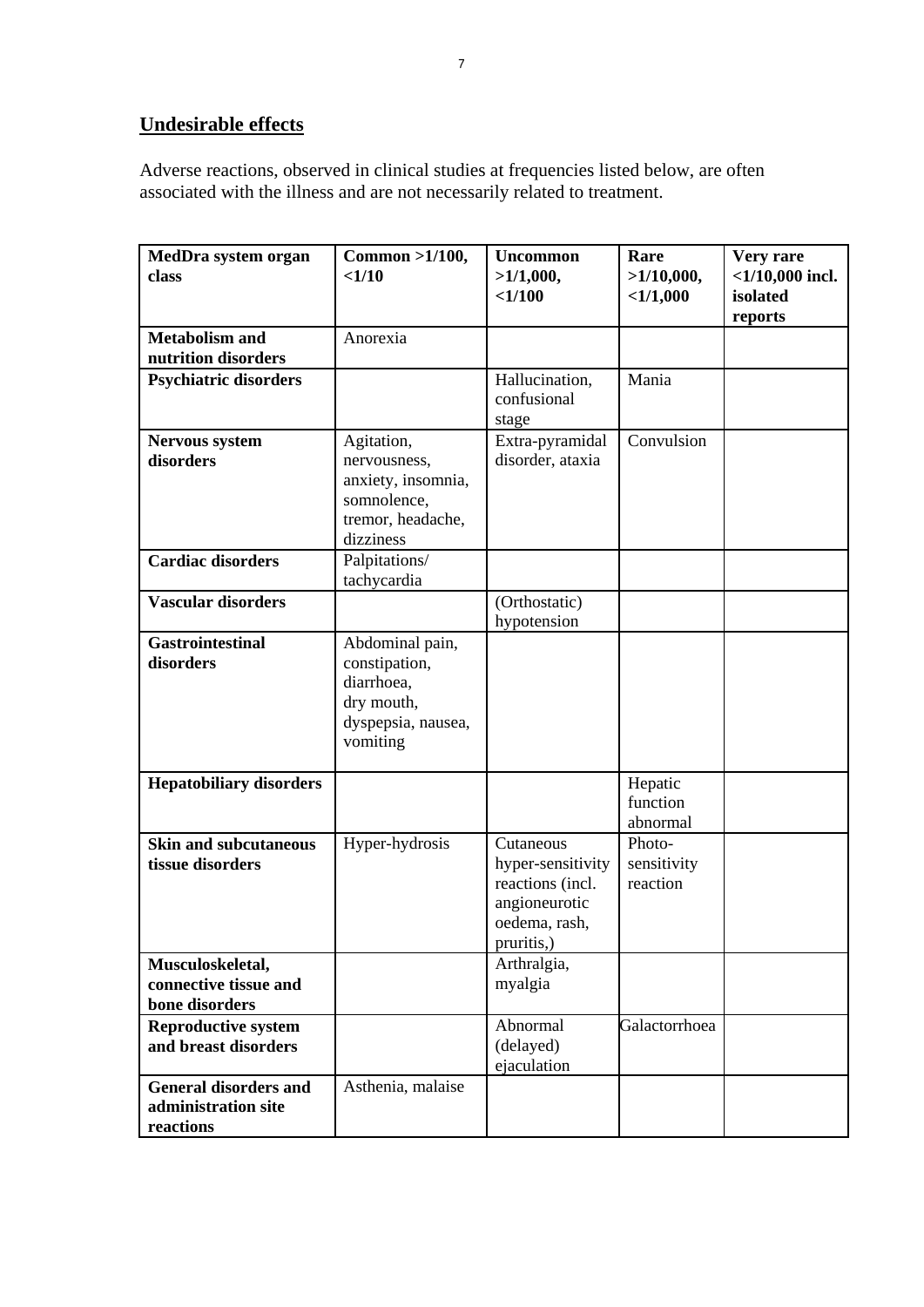In addition to those adverse events reported during clinical trials, the following side effects have been reported spontaneously during post marketing use of fluvoxamine. A precise frequency cannot be provided and is therefore classified as 'not known'.

Blood and lymphatic system disorders: Haemorrhage (e.g. gastrointestinal haemorrhage, ecchymosis, purpura)

Endocrine disorders: Inappropriate antidiuretic hormone secretion

Metabolism and nutrition disorders: Hyponatraemia, weight increased, weight decreased

Nervous system disorders: Serotonin syndrome, neuroleptic malignant syndrome-like events, akathisia/psychomotor restlessness, paresthesia, dysgeusia

Psychiatric disorders: Cases of suicidal ideation and suicidal behaviours have been reported during fluvoxamine therapy or early after treatment discontinuation.

Renal and urinary disorders: Micturition disorder (including urinary retention, urinary incontinence, frequency, nocturia and enuresis)

Reproductive system and breast disorders: Anorgasmia

General disorders and administration site conditions: drug withdrawal syndrome including drug withdrawal syndrome neonatal.

## **Dosage and Administration**

Favoxil tablets should be swallowed with water and without chewing.

## *Depressive Illness*

The recommended starting dose is 50 or 100 mg, given as a single dose in the evening.

It is recommended to increase the dose gradually until an effective dose is reached. The usual effective dose is 100 mg per day and should be adjusted on individual patient response. Doses of up to 300 mg per day have been given. Dosages above 150 mg should be given in divided doses.

In agreement with the consensus statement of the WHO, antidepressant medication should be continued for at least 6 months after recovery from a depressive episode. Favoxil at a fixed single daily dosage of 100 mg is the recommended dose for the prevention of recurrence of depression.

## *Obsessive compulsive disorder*

The recommended starting dose is 50 mg per day for 3-4 days. The effective dosage usually lies between 100 mg and 300 mg per day. The dosage should be increased gradually until the effective dosage is achieved, with a maximum of *300 mg per day for adults and 200 mg per day for children from 8 years on/adolescents*. Doses up to 150 mg can be given as a single dose, preferably in the evening. It is advisable that a total daily dose of more than 150 mg is given in 2 or 3 divided doses.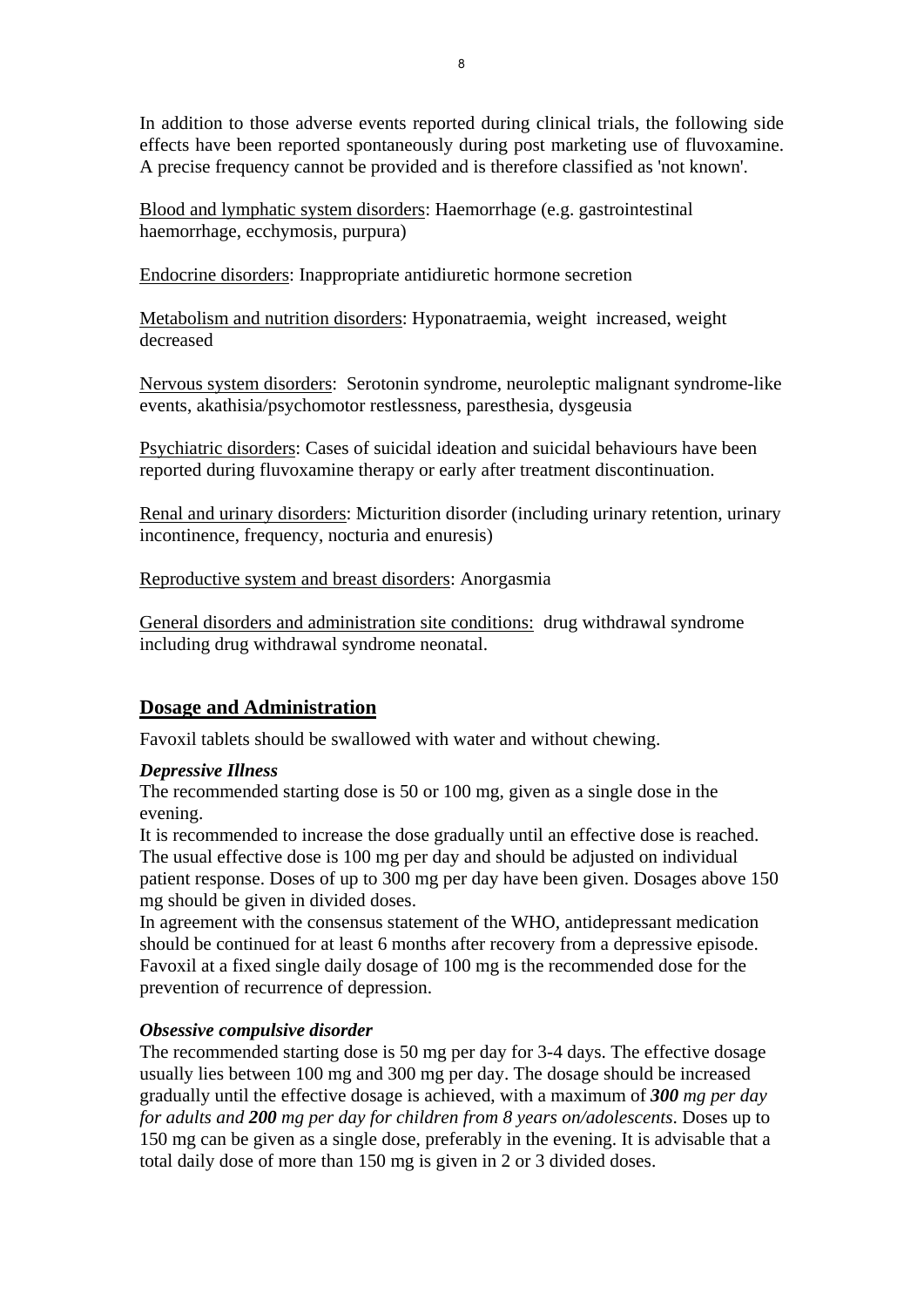If a good therapeutic response has been obtained, treatment can be continued at a dosage adjusted on an individual basis. If no improvement is observed within 10 weeks, treatment with fluvoxamine should be reconsidered. While there are no systematic studies to answer the question of how long to continue fluvoxamine treatment, OCD is a chronic condition and it is reasonable to consider continuation beyond 10 weeks in responding patients. Dosage adjustment should be made carefully on an individual patient basis, to maintain the patient at the lowest effective dose. The need for treatment should be reassessed periodically. Some clinicians advocate concomitant behavioral psychotherapy for patients who have done well on pharmacotherapy.

Patients suffering from hepatic or renal insufficiency should start on a low dose and be carefully monitored.

#### **Overdosage**

#### Symptoms

Symptoms include gastro-intestinal complaints (nausea, vomiting and diarrhea), somnolence and dizziness. Cardiac events (tachycardia, bradycardia, hypotension), liver function disturbances, convulsions and coma have also been reported.

Fluvoxamine has a wide margin of safety in overdose. Since market introduction, reports of death attributed to overdosage of fluvoxamine alone have been extremely rare. The highest documented dose of fluvoxamine ingested by a patient is 12 gram. This patient recovered completely. Occasionally, more serious complications were observed in cases of deliberate overdose of fluvoxamine in combination with other drugs.

#### Treatment

There is no specific antidote to fluvoxamine. In case of overdose the stomach should be emptied as soon as possible after tablet ingestion and symptomatic treatment should be given. The repeated use of medicinal charcoal, if necessary accompanied by an osmotic laxative, is also recommended. Forced diuresis or dialysis are unlikely to be of benefit.

#### **PHARMACOLOGICAL PROPERTIES**

#### **Pharmacodynamic properties**

Pharmacotherapeutic group: Antidepressants, Selective serotonin reuptake inhibitors ATC code: N06AB08

Receptor binding studies have demonstrated that fluvoxamine is a potent serotonin reuptake inhibitor *in vitro* as well as *in vivo* and has a minimal affinity for serotonin receptors subtypes. Its capacity of binding to alpha adrenergic, beta adrenergic, histaminergic, muscarinic, cholinergic or dopaminergic receptors is negligible.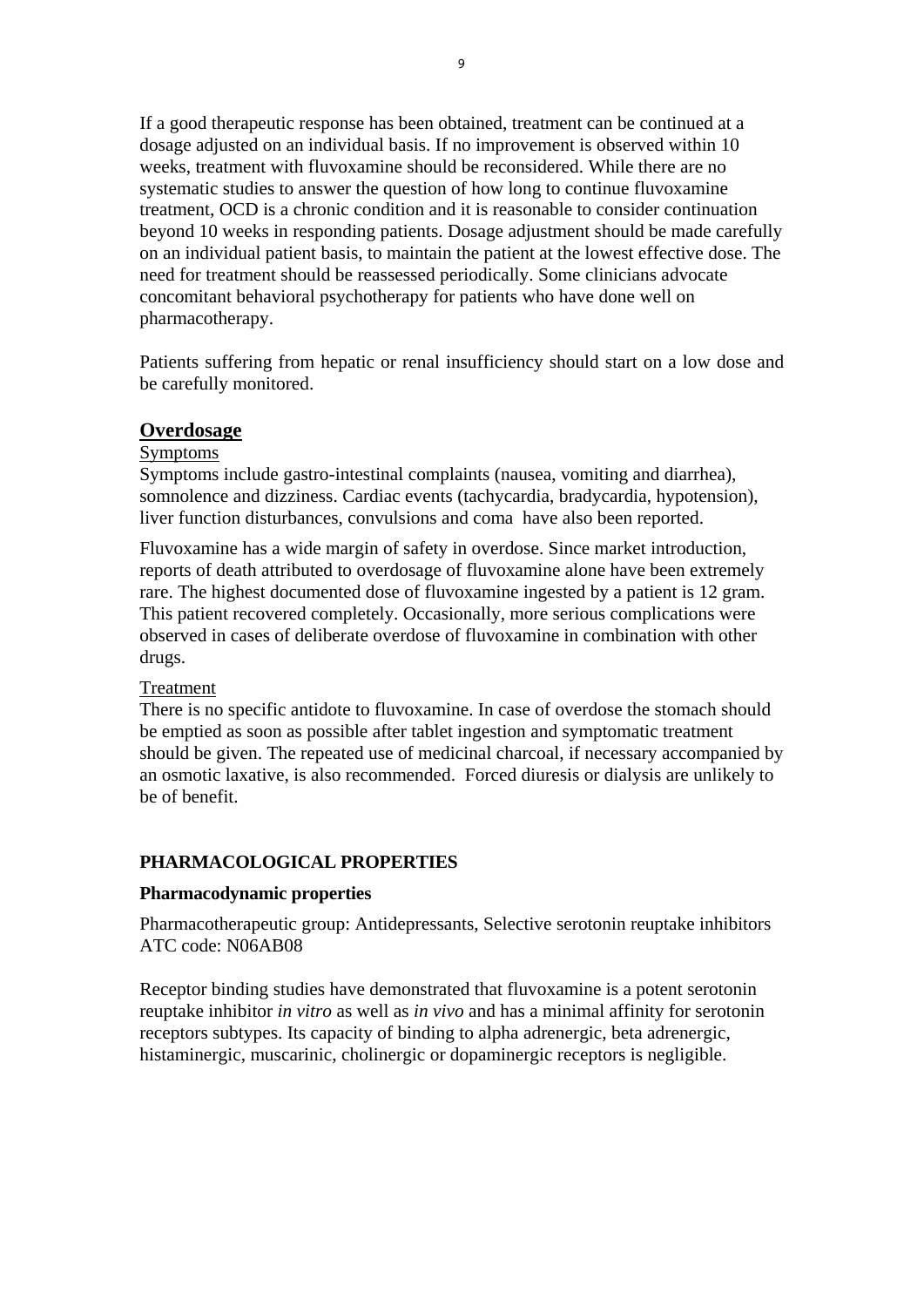## **Pharmacokinetic properties**

### Absorption

Fluvoxamine is completely absorbed following oral administration. Maximum plasma concentrations occur within 3-8 hours of dosing. . The mean absolute bioavailability is 53%, due to first-pass metabolism.

The pharmacokinetics of fluvoxamine is not influenced by concomitant food intake.

## Distribution

In vitro plasma protein binding of fluvoxamine is 80%. Volume of distribution in humans is 25 l/kg.

## Metabolism

Fluvoxamine undergoes extensive metabolism in the liver. Although CYP2D6 is in vitro the main isoenzyme involved in fluvoxamine's metabolism, plasma concentrations in poor metabolisers for CYP2D6 are not much higher than those in extensive metabolisers.

The mean plasma half-life is approximately 13-15 hours after a single dose, and slightly longer (17-22 hours) during repeated dosing, when steady-state plasma levels are usually achieved within 10-14 days.

Fluvoxamine undergoes extensive hepatic transformation, mainly via oxidative demethylation, into at least nine metabolites, which are excreted by the kidneys. The two major metabolites showed negligible pharmacological activity. The other metabolites are not expected to be pharmacologically active. Fluvoxamine is a potent inhibitor of CYP1A2 and a moderate inhibitor of CYP2C and CYP3A4, with only marginal inhibitory effects on CYP2D6.

Fluvoxamine displays linear single-dose pharmacokinetics. Steady-state concentrations are higher than calculated from single-dose data, and are disproportionally higher at higher daily doses.

## Special patients groups

The pharmacokinetics of fluvoxamine is similar in healthy adults, elderly patients, and patients with renal insufficiency. The metabolism of fluvoxamine is impaired in patients with liver disease.

Steady-state plasma concentrations of fluvoxamine were twice as high in children (aged 6-11) as in adolescents (aged 12-17). Plasma concentrations in adolescents are similar to those in adults.

## **Preclinical safety data**

Carcinogenesis and mutagenesis

There is no evidence of carcinogenicity or mutagenicity with fluvoxamine.

Fertility and reproductive toxicity

Reproduction studies in animals revealed impaired fertility

(Note: at doses exceeding about 4 times the maximum recommended human dosage), increased embryofoetal death, decreased foetal body weight and increased incidences of foetal eye abnormalities (folded retina) in fluvoxamine doses which markedly exceed maximum recommended human dose.